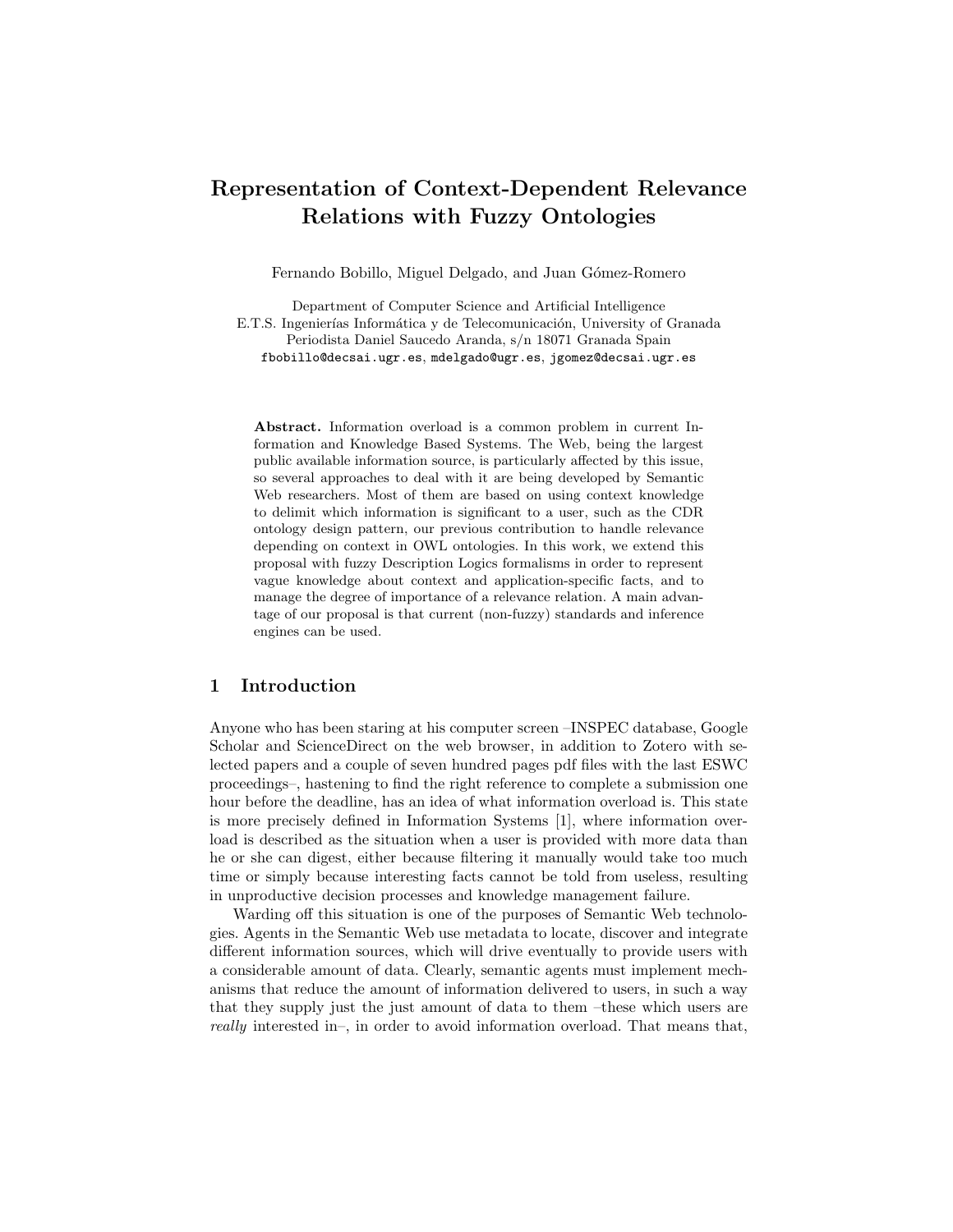when retrieving information to support users, only those segments of ontologies which are relevant or significant with respect to the current task should be considered. This is known as selective activation of knowledge.

Hence it is necessary to represent which pieces of the available information are relevant to carry out a task. In that regard, what is important depends on (i) which is the problem to be solved, and (ii) other factors, somehow extrinsic, as user environment, preferences, previous actions. etc. All these elements make up, in a wide sense, the context of use of the system. In Semantic Web systems, where knowledge is represented using ontologies, this context can be as well represented using an ontology.

In a previous work, we developed an ontology design pattern to represent in OWL this notion of relevance dependent on context [2]. The so-called Context-Domain Relevance (CDR, read as *cider*) pattern defines a set of rules to build a new OWL ontology where context descriptions and knowledge directly related to the application domain are connected through qualified relations. In that paper, we present a simple use case where this kind of ontologies are very useful. We suppose a doctor who is attending to an unconscious person with a bleeding wound out of the hospital. In order to carry out a proper treatment, it is very valuable for the doctor to know certain facts about the clinical history of the patient which should be taken into account according to the current patient situation –specifically if he has been previously diagnosed of blood borne diseases or adverse reactions to anesthetic drugs administration–, but not every register recorded in the Hospital Information System (HIS). The relevance or CDR ontology represents the connections among context descriptions (the patient situation) and domain knowledge (the registers of the clinical database), making possible to infer the latter given the former with the attached algorithm.

The relevance ontology resulting from applying the CDR pattern has two main lacks. First of them, definitions of complex context concepts (respectively for definitions of complex domain concepts) are crisp, which results in having a context description either included or not in another context description. As a result, it is not possible to represent directly vague contexts, e.g. "the patient is slightly unconscious", and partial similarity between contexts, e.g. "anaphylaxis is quite similar to sepsis". On the other hand, the relevance ontology only allows the developer to associate which concrete information is interesting in a scenario, but it does not measure how important this connection is, which is convenient in some applications. Recalling the example of our doctor, it can be realized that electronic registers about previous adverse drug events are more important in this case and should be presented firstly to the doctor: avoiding an anaphylactic shock is a major priority and medical protocols prevent the doctor from being in contact with patients' blood. Ranking the relevance relations would allow system responses to be ordered by precedence and a threshold to be fixed in order to retrieve only the top k most relevant domains.

In this paper, we propose an extension of the CDR design pattern to deal with vague contexts and domains and to quantify relevance relations. Our approach relies on Fuzzy Description Logics (fuzzy DLs), a logical formalism proposed in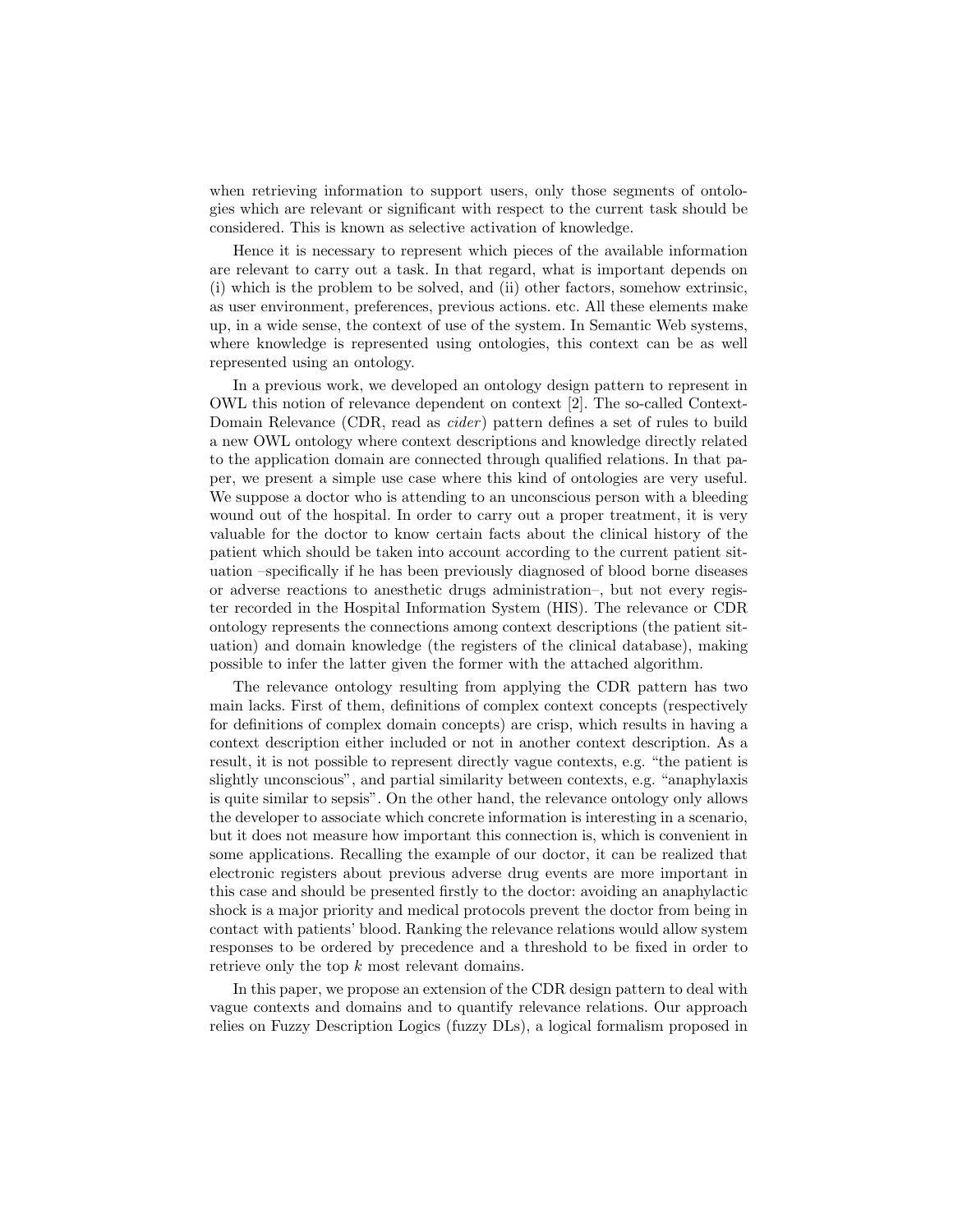the literature which combines Fuzzy Logic theory and classical Description Logics in order to define a sound framework to represent and reason with imprecise and vague knowledge in ontologies.

The contributions of this paper are the following. Firstly, we reassess the original definition of the CDR pattern and, as a novelty, we demonstrate that the reasoning procedure is complete. Secondly, as the main contribution, we formulate an extension of the pattern which results in a fuzzy ontology. This extension allows imprecise context and domain descriptions to be represented and relevance relations to be weighted. Though the fuzzy CDR ontology is not OWL compliant, previous results can be applied to reduce it to a crisp representation in order to use existing inference engines [3, 4].

The paper is structured as follows. Section 2 recalls the CDR design pattern from [2] and completeness and complexity of the reasoning algorithm are discussed. Section 3, the core of the paper, defines the fuzzy extension of the pattern, describes the reasoning process, and proves its utility with an example. Section 4 describes some notable approaches in four areas related to this work: ontology design patterns, contextualization of ontologies, ranking of interest in ontologies, and fuzzy DLs. Finally, in Section 5 we summarize the results of this work and point out some directions for future research.

## 2 Representation of context-dependent relevance relations

#### 2.1 Basics on DLs

We will use in this paper DLs notation, which can be directly translated to XMLbased OWL syntax. An introduction to DLs is provided next; further details can be found in [5].

The signature (or vocabulary) of a description logic contains the symbols used in it. Formally, the signature is the disjoint union  $S = R \oplus C \oplus I$ , being  $R = \{R_A\}$  the set of atomic roles (or properties),  $C = \{C_A\}$  the set of atomic concepts (or classes), and  $I = \{a, b, \ldots\}$  the set of individuals (or instances). From these atomic elements in S, new complex roles (noted  $\text{Pol}(S) = \{R_i\}$ ), concepts  $(Con(S) = {C<sub>i</sub>}),$  and axioms  $(Ax(S) = {O<sub>i</sub>})$  can be composed (subscripts will not be used when disambiguation is not needed). By extension, the signature  $S(O)$  of an axiom (respectively for roles and concepts) is the set of atomic elements of S which are included in O. Several logics are distinguished in DLs depending on the constructors allowed to create new complex expressions; each one is named using capital letters which denote the valid operators. Generally, having more constructors in a logic means that it is more expressive and, consequently, the computational complexity of reasoning processes is higher.

A DL ontology is a triple  $\mathcal{K} = \langle \mathcal{T}, \mathcal{R}, \mathcal{A} \rangle$ , where T (the TBox) contains axioms about concepts,  $\mathcal R$  (the RBox) axioms about roles, and  $\mathcal A$  (the ABox) axioms about individuals. The signature of an ontology  $S(\mathcal{K})$  is the union of all the signatures  $S(O)$  of the axioms in K. The set of concepts (resp. roles) defined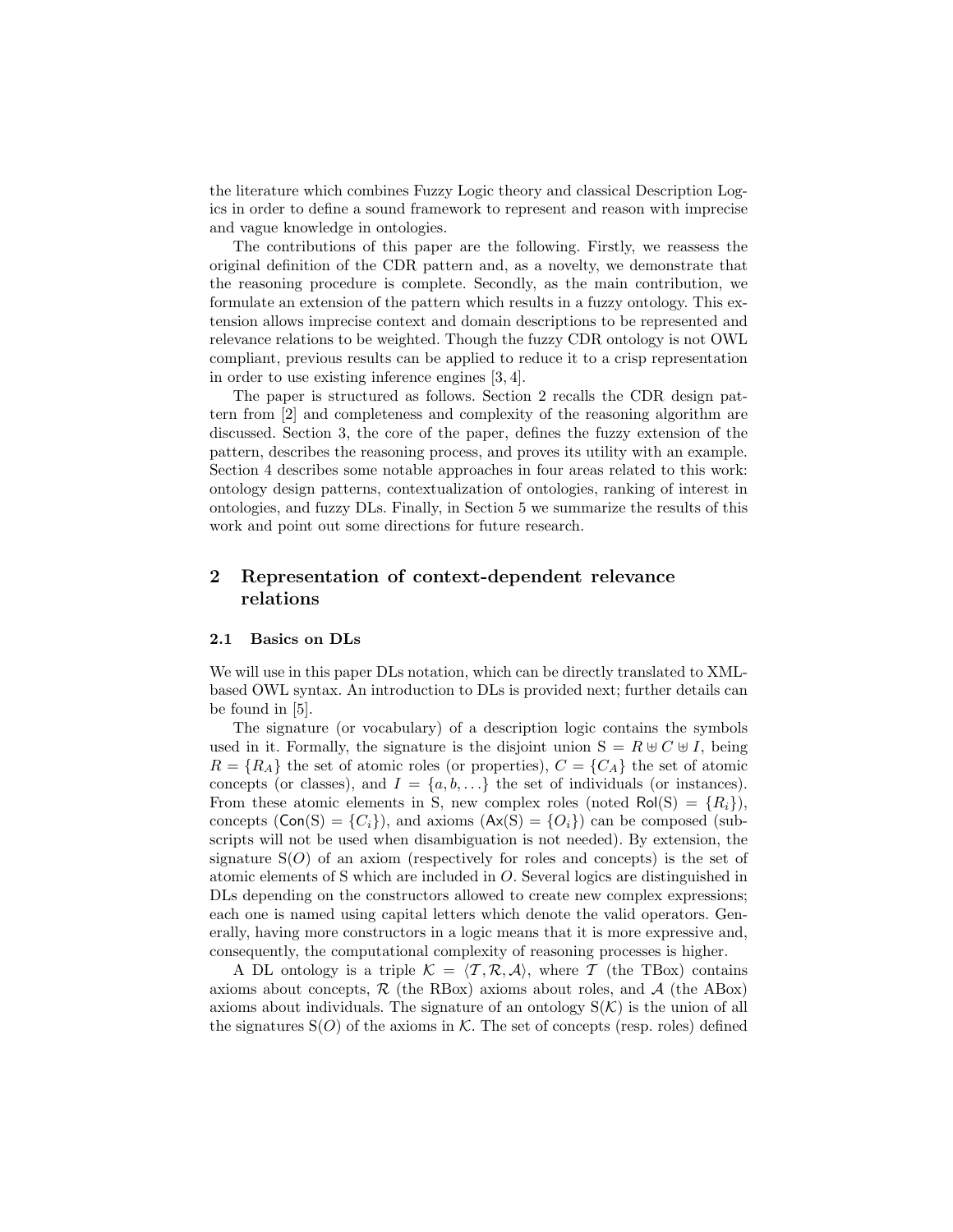in an ontology is noted  $Con(\mathcal{K})$  (resp.  $Pol(\mathcal{K})$ ). Hereafter, we will use the basic DL  $ALC$  unless otherwise indicated.

A TBox  $\mathcal T$  consists of a finite set of general concept inclusion (GCI) axioms of the form  $C_1 \sqsubseteq C_2$ , which means that concept  $C_1$  is more specific than  $C_2$ , i.e.  $C_2$  subsumes  $C_1$ . A concept definition  $C_1 \equiv C_2$  ( $C_1$  and  $C_2$  are equivalent) is an abbreviation of the pair of axioms  $C_1 \sqsubseteq C_2$  and  $C_2 \sqsubseteq C_1$ . Concept expressions for  $C_1$  and  $C_2$  can be derived inductively from atomic primitives using concept constructors. Table 1 shows the constructors allowed for concepts and roles in  $ALC$ . In more complex DLs, a RBox  $R$  consists of a finite set of role axioms stating role properties such as inclusion, transitivity, etc. However, in  $ALC$  the RBox is assumed to be empty and complex role expressions cannot be used in concept and instance axioms. An ABox A consists of a finite set of axioms about individuals. These axioms describe an individual with respect to a concept  $(a : C$ , which means that a is an instance of C) or a pair of individuals with respect to a role  $((a, b) : R$ , which means that  $(a, b)$  is an instance of R).

Table 1. Syntax and semantics of complex concepts and roles in  $ALC$ .

| Constructor                                |               | Syntax Semantics                                                                            |
|--------------------------------------------|---------------|---------------------------------------------------------------------------------------------|
| (atomic concept)                           |               |                                                                                             |
| (top concept)                              |               |                                                                                             |
| (bottom concept)                           |               |                                                                                             |
| (concept conjunction)                      |               | $ C_1 \sqcap C_2  C_1^{\mathcal{I}} \cap C_2^{\mathcal{I}}$                                 |
| (concept disjunction)                      |               | $C_1 \sqcup C_2$ $C_1^{\mathcal{I}} \cup C_2^{\mathcal{I}}$                                 |
| (concept negation)                         | $\neg C$      | $\Lambda^{\mathcal{I}} \setminus C^{\mathcal{I}}$                                           |
| (universal quantification)                 | $\forall R.C$ | $\{x:\forall y,(x,y)\notin R^{\mathcal{I}}\text{ or }y\in C^{\mathcal{I}}\}\$               |
| (existential quantification) $\exists R.C$ |               | $\left \{x:\exists y,(x,y)\in R^{\mathcal{I}}\}\right $ and $y\in C^{\mathcal{I}}\}\right $ |
| (atomic role)                              | Rа            | $R^{\perp}_{A} \subset \Lambda^{\perp} \times \overline{\Lambda^{\perp}}$                   |

An interpretation  $\mathcal I$  of an ontology  $\mathcal K$  is a pair  $\mathcal I = (\Delta^{\mathcal I}, \cdot^{\mathcal I})$  where  $\Delta^{\mathcal I}$ , the domain of the interpretation, is a non-empty set, and  $\mathcal{I}$  is a function which maps every individual a onto an element  $a^{\mathcal{I}} \in \Delta^{\mathcal{I}}$ , each concept in K with a subset of  $\Delta^{\mathcal{I}}$ , and each role in K with a subset of  $\Delta^{\mathcal{I}} \times \Delta^{\mathcal{I}}$ . This interpretation is conveniently extended for complex concepts.

An  $ALC$  interpretation  $\mathcal I$  is a model of:

- $a : C \text{ iff } a^{\mathcal{I}} \in C^{\mathcal{I}},$
- $(a, b)$ : R iff  $(a^{\mathcal{I}}, b^{\mathcal{I}}) \in R^{\mathcal{I}},$
- $C_1 \sqsubseteq C_2$  iff  $C_1^{\mathcal{I}} \subseteq C_2^{\mathcal{I}},$
- a KB  $\mathcal{K} = \langle \mathcal{T}, \mathcal{R}, \mathcal{A} \rangle$  iff it satisfies each element in  $\mathcal{T}, \mathcal{R}$  and  $\mathcal{A}$ .

One of the main reasoning tasks in  $\text{DLs}$  is subsumption checking:  $C_2$  subsumes  $C_1$  w.r.t.  $K$  (noted as  $K \models C_1 \sqsubseteq C_2$ ) iff  $C_1^{\mathcal{I}} \subseteq C_2^{\mathcal{I}}$  is verified for every model  $\mathcal I$  of  $\mathcal K$ . Classifying an ontology  $\mathcal K$  consists of computing for each pair of concepts  $C_1, C_2 \in \text{Con}(\mathcal{K})$  if  $\mathcal{K} \models C_1 \sqsubseteq C_2$ .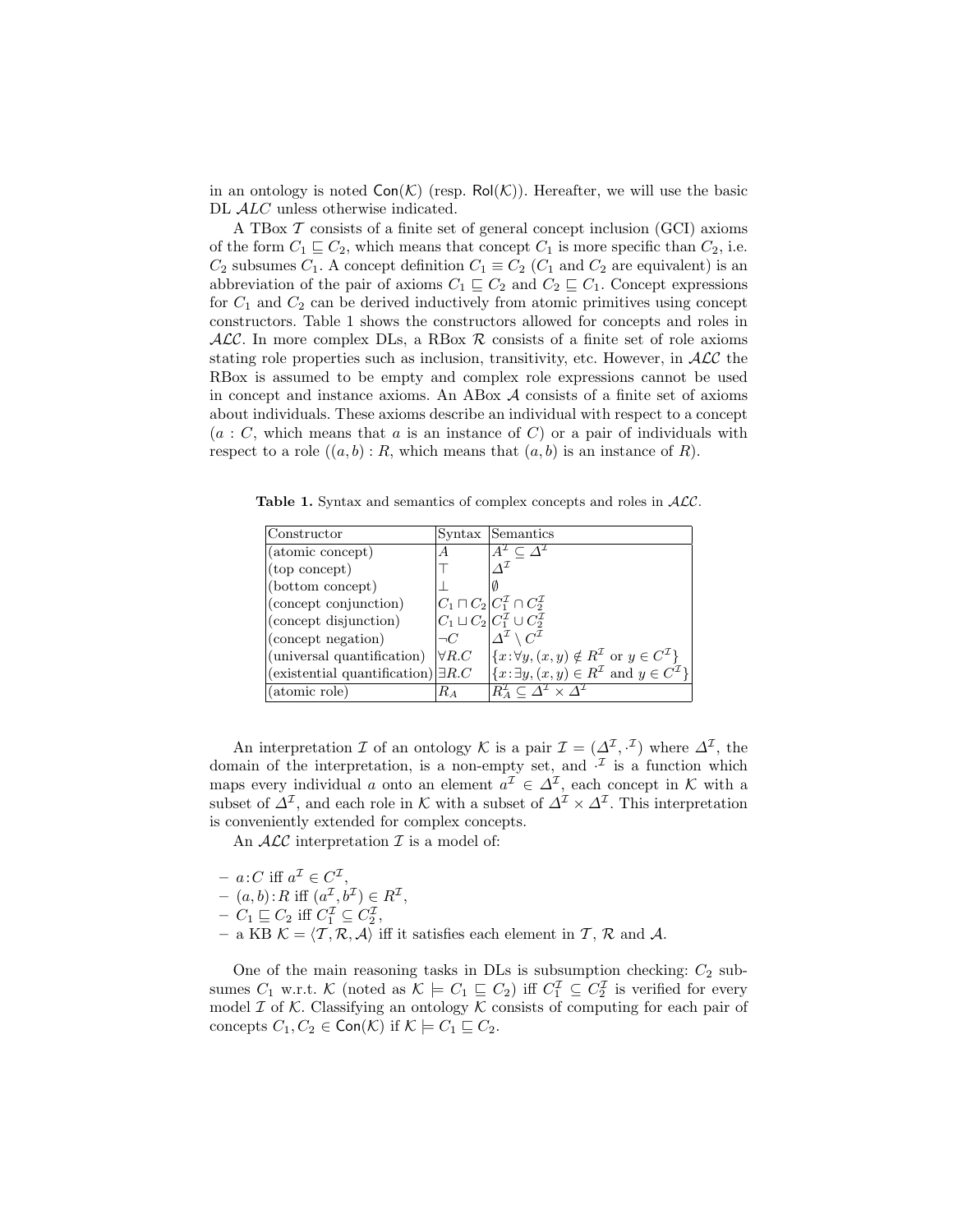#### 2.2 Formulation of the CDR design pattern

The CDR design pattern defines constructively how to develop a new ontology –the relevance or CDR ontology– built upon the domain-specific and the context vocabulary sub-models.

The domain sub-ontology  $\mathcal{K}^D$  contains the knowledge required to solve the concrete problem that the system is facing. We will use the notation  $D_i$  ("complex domain") to name concept expressions built using elements in  $\mathcal{K}^D$  (and ontology constructs); that is,  $S(D_j) \subseteq S(\mathcal{K}^D)$ . The context ontology  $\mathcal{K}^C$  contains the knowledge required to express the circumstances or the surroundings under which the domain knowledge will be used; it can be seen as a formal vocabulary to describe these situations. We will use the notation  $C_i$  ("complex") context") to name concept expressions defined using elements of  $\mathcal{K}^C$  (and ontology constructs); that is,  $S(C_i) \subseteq S(\mathcal{K}^C)$ .

Note that  $D_i$  and  $C_i$  are not part of the domain and the context ontology.

Actually, they are defined in the CDR ontology  $(K<sup>R</sup>)$ , which is a new ontology where  $C_i$ ,  $D_j$ , and *links* between them are defined. These links, named *profiles*, state that the domain-specific knowledge  $D_i$  ought to be considered in situation  $C_i$ . A profile concept is a new concept representing a profile-connection, and is defined with existential restrictions on the complex context and the complex domain that it links (via properties  $R_1$  and  $R_2$ ). Then, the relevance ontology  $\mathcal{K}^R$  contains new classes (the so called "profiles") which relate complex contexts  $C_i$  and complex domains  ${\cal D}_j$  through quantified roles:

**Definition 1.** Let  $\mathcal{K}^D$  and  $\mathcal{K}^C$  be, respectively, the domain and the context subontologies,  $C_i$  a complex context such that  $S(C_i) \subseteq S(\mathcal{K}^C)$  and  $D_j$  a complex domain such that  $S(D_i) \subseteq S(\mathcal{K}^D)$ . The relevance ontology or CDR ontology which relates the set of pairs  $\{(C_i, D_j)\}\$  (i.e. states that  $D_j$  is interesting when  $C_i$  happens) is a consistent ontology  $\mathcal{K}^R \,=\, \langle \mathcal{T}^R, \mathcal{R}^R, \mathcal{A}^R \rangle$  where  $\mathcal{T}^R$  includes definitions for the concepts  $P_{\top}, C_{\top}, D_{\top}, C_i, D_j, P_{i,j}$ , and satisfies:

- 1.  $P_{\top}$ ,  $C_{\top}$ ,  $D_{\top}$  are the superclasses Profile, Context and Domain:  $P_{i,j} \sqsubseteq P_{\top}, C_i \sqsubseteq C_{\top}, D_j \sqsubseteq D_{\top}$
- 2.  $R_1$  is the (new) bridge property linking profiles and complex contexts:  $- P_{\top} \sqsubseteq \forall R_1.C_{\top}$
- 3.  $R_2$  is the (new) bridge property linking profiles and complex domains:  $P_{\top} \sqsubseteq \forall R_2 . D_{\top}$
- 4.  $P_{i,j}$  is the profile linking the named context  $C_i$  and the named domain  $D_j$ :  $P_{i,j} \equiv \exists R_1.C_i \sqcap \exists R_2.D_j$

Notice that none of  $C_i$  and  $D_j$  are part of the domain and the context submodels, respectively, but they are defined in the new ontology  $\mathcal{K}^R$ . Therefore,  $S(\mathcal{K}^C) \cup S(\mathcal{K}^D) \subseteq S(\mathcal{K}^R)$ , i.e.  $\mathcal{K}^R$  must import the axioms stated in  $\mathcal{K}^C$  and  $\mathcal{K}^D$ to preserve the semantics of  $C_i$  and  $D_i$ .

**Proposition 1.** Let  $\mathcal{K}^R$  be a CDR ontology,  $C_i$  and  $C_{i'}$  complex contexts defined in  $\mathcal{T}^R$ , and  $D_j$  and  $D_{j'}$  complex domains defined in  $\mathcal{T}^R$ . The ontology  $\mathcal{K}^R$ satisfies the property:  $C_i \sqsubseteq C_{i'} \wedge D_j \sqsubseteq D_{j'} \Rightarrow P_{i,j} \sqsubseteq P_{i',j'}$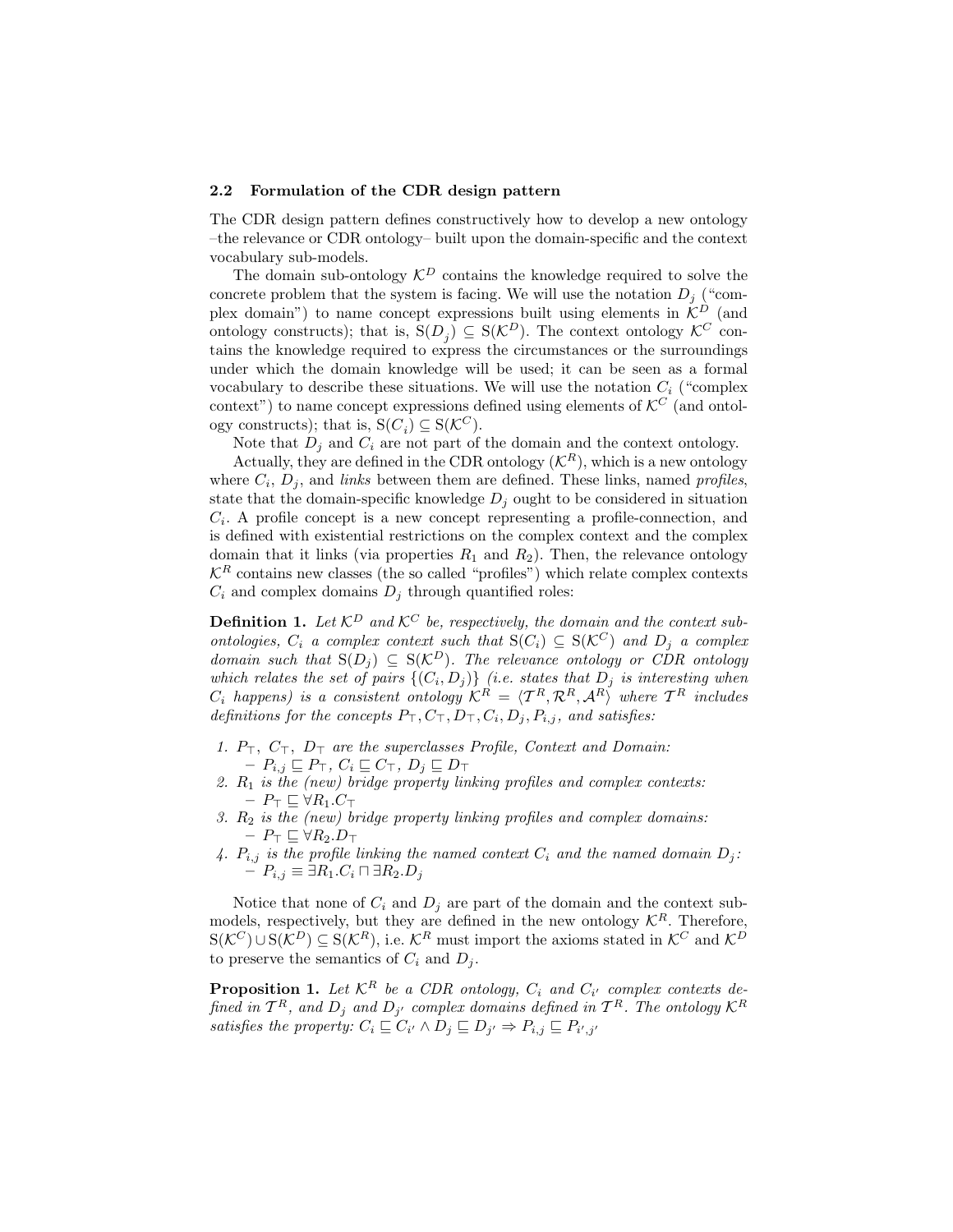This proposition reflects the intuition that if a context and a domain are connected through a profile, more general (i.e. subsuming) contexts and domains will be connected through a more general profile.

Proof. The proof is immediate from the forth condition in Definition 1.

 $\Box$ 

In general, the reciprocal is not true. This formulation allows a consistent relevance ontology to be created with  $P_{i,j} \sqsubseteq P_{i',j'}$ , but  $C_i \not\sqsubseteq C_{i'}$  and/or  $D_j \not\sqsubseteq$  $D_{j'}$ .

The main reasoning task involving a relevance ontology consists on finding all the concepts in the domain ontology which are worth to be considered in a given context, that is, the domains that are associated through profiles with a complex context expressed using the context vocabulary.

**Definition 2.** Given the ontologies  $\mathcal{K}^R$ ,  $\mathcal{K}^D$  and  $\mathcal{K}^C$  (with their respective signatures  $S(K^R), S(K^D), S(K^C)$  and a complex context  $E(S(E) \subseteq S(K^C)),$ the restricted domain of the scenario E w.r.t.  $\mathcal{K}^R$ , noted as  $\mathcal{D}(E,\mathcal{K}^R)$ , consists of the concepts I in  $\mathcal{K}^D$  such as:

$$
\mathcal{D}\left(E,\mathcal{K}^R\right) = \left\{ I \mid I \in \text{Con}(\mathcal{K}^D) \land \left(E \sqsubseteq C_n\right) \land \left(P_{n,m} \sqsubseteq P_{\top}\right) \land \left(I \sqsubseteq D_m\right) \right\}
$$

Algorithm 1.  $\mathcal{D}(E,\mathcal{K}^R)$  can be computed in practice as follows:

1.  $\{C_n\} = \{C_n \sqsubseteq C_\top | E \sqsubseteq C_n\}$ 2.  $\{P_{k,l}\} = \{P_{k,l} \sqsubseteq P_{\top} \mid (P_{k,l} \sqsubseteq \exists R_1.C_k) \wedge (C_n \equiv C_k)\}\$ 3.  ${D_m} = {D_m \sqsubseteq D_{\top} | (P_{k,l} \sqsubseteq \exists R_2.D_l) \wedge (D_m \equiv D_l)}$ 4.  $\mathcal{D}(E, \mathcal{K}^R) = \{I \in \mathsf{Con}(\mathcal{K}^D) \mid I \sqsubseteq D_m\}$ 

The final output of the algorithm to the user is the set of simple domain concepts of  $\mathcal{K}^D$  which are relevant to the query context E. Due to length restrictions, we refer the reader to our previous work in [2] for an example on the use of the crisp pattern and the algorithm, and to Section 3.3 for an example of the fuzzy counterparts.

**Proposition 2.** Algorithm 1 is complete, i.e. it finds all the concepts I related with E through profiles.

Proof. From the expressions in the steps 1-4 of Algorithm 1, it can be trivially realized that every  $P_{k,l}$  subsuming the (hypothetical) profile  $P_{E,l}$  linking E and *I* is retrieved. By definition,  $E \subseteq C_n \subseteq C_k \forall n, k$  and  $I \subseteq D_m \subseteq D_l \forall m, l$ . Recalling Proposition 1, we get directly that  $P_{E,I} \subseteq P_{n,m} \subseteq P_{k,l}$ .

The computational complexity of Algorithm 1 is asymptotically bounded by ontology classification, which depends on the expressivity of  $\mathcal{K}^R$ . Since profile declarations (from Definition 1) are included in  $\widehat{ALC}$ ,  $\widehat{K}^R$  complexity is conditioned by complexity of  $C_i$  and  $D_i$  expressions and, subsequently, by complexity of  $\mathcal{K}^C$  and  $\mathcal{K}^D$  ontologies. In the simplest case, that is  $\mathcal{K}^R$ ,  $\mathcal{K}^C$  and  $\mathcal{K}^D$  are in ALC (with general TBoxes), concept satisfiability in  $\mathcal{K}^R$  is EXPTIME-complete [6]. This complexity might be reduced by restricting the allowed constructors for the complex context and domain expressions.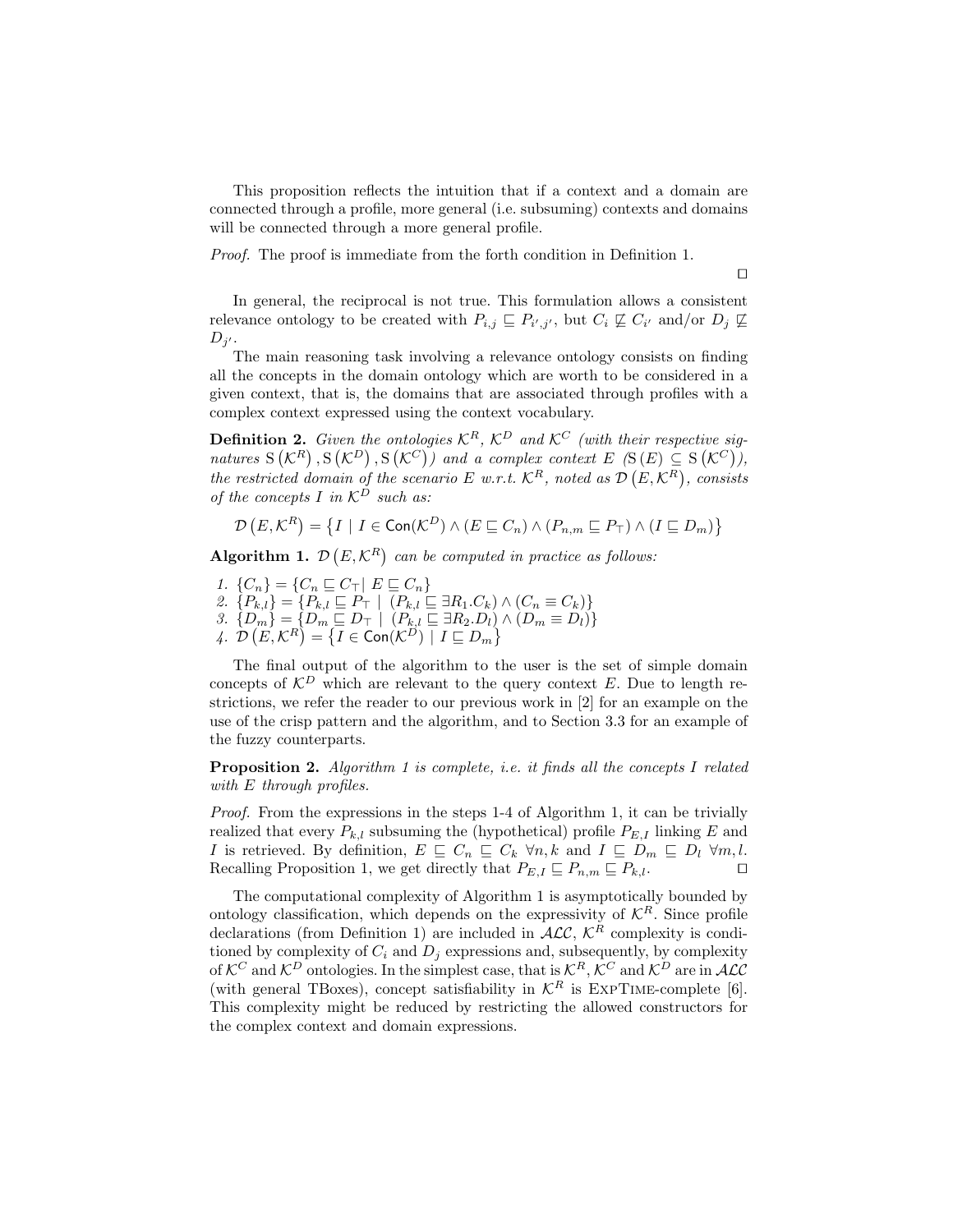## 3 A fuzzy extension of the CDR pattern

#### 3.1 Basics on fuzzy DLs

Fuzzy Sets theory and Fuzzy Logic are aimed at managing imprecise and vague knowledge [7]. Fuzzy DLs extend DLs by letting concepts to denote fuzzy sets of individuals and roles to denote fuzzy binary relations [8]. The notion of interpretation is extended to the fuzzy case, in such a way that an individual of the domain may belong to a concept with some degree in [0, 1] (analogously for a pair of individuals and a role). The semantics of the constructors used to build non atomic concepts and roles are conveniently extended; e.g. the semantics of the concept conjunction are given by a t-norm function. Axioms are also extended to the fuzzy case, holding to a degree; e.g. given two fuzzy concepts, a terminological axiom may be asserted to define a fuzzy inclusion relation between them.

In a fuzzy DL we can define, for instance,  $TomFavourite Groups$  as the set of bands that Tom (from MySpace) likes, with radiohead completely belonging to it (degree equals to 1), while the cardigans may also belong but with less degree (equals to 0.7). Similarly, two individuals can be partially related through a role: radiohead is Similar To the cardigans with degree 0.6. Other axioms may be as well fuzzified, e.g. GCIs:  $AcidJazz$  is a subset of  $Funk$  with degree 0.7; then, an  $AcidJazz$ -lover (an individual with membership degree equal to 1) can be inferred to be interested in  $Funk$  to some extent (degree equal to 0.7).

In [4], a fuzzy extension of  $\mathcal{SHOIN}$  –the DL underlying OWL– is precisely described. The syntax and the semantics of the constructors and the axioms of this  $fSHOIN$  are extensively discussed along that paper. The most interesting contribution of that work is the definition and the implementation of a transformation process that reduces reasoning with a fuzzy ontology to reasoning with an equivalent crisp ontology. According to this result, it is possible to reuse current inference engines, so no new reasoners need to be developed. This work is completed in [3], where a similar description and reduction for a fuzzy extension of  $\mathcal{SROIQ}$  –the DL underlying OWL 1.1, the most likely successor of the current standard– is developed.

As mentioned in Section 2.2, in the crisp case, the new profile classes of the relevance ontology are  $\mathcal{ALC}$  concepts, whereas no special restrictions are considered for  $C_i$  and  $D_j$  –at the most, they are expected to be in  $\mathcal{SHOLN}(D)$ . Consequently, in this fuzzy extension we will consider  $f\mathcal{ALC}$  to define the new fuzzy profiles; additionally, more complex fuzzy DLs for  $C_i$  and  $D_j$  expressions may be contemplated, for instance these  $f\mathcal{SHOIN}$  and  $f\mathcal{SROIQ}$ . Next, the fuzzy DL  $f$  $\mathcal{ALC}$  is reviewed.

Let  $\rhd = \{\geq, >\}, \ \lhd = \{\leq, <\}, \text{ and } \alpha \in [0,1].$  A  $f\mathcal{ALC}$  TBox consists of fuzzy GCIs, which constrain the truth value of a GCI, i.e. they are expressions of the form  $\langle C \sqsubseteq_{\rhd \alpha} D \rangle$ . A fALC RBox is empty. A fALC ABox consists of a finite set of *fuzzy assertions*. A fuzzy assertion can be an expression of the form  $\langle a : C \rhd \alpha \rangle$ ,  $\langle a : C \lhd \alpha \rangle$  or  $\langle (a, b) : R \rhd \alpha \rangle$ . Note that negative GCIs or negative role membership axioms are not allowed.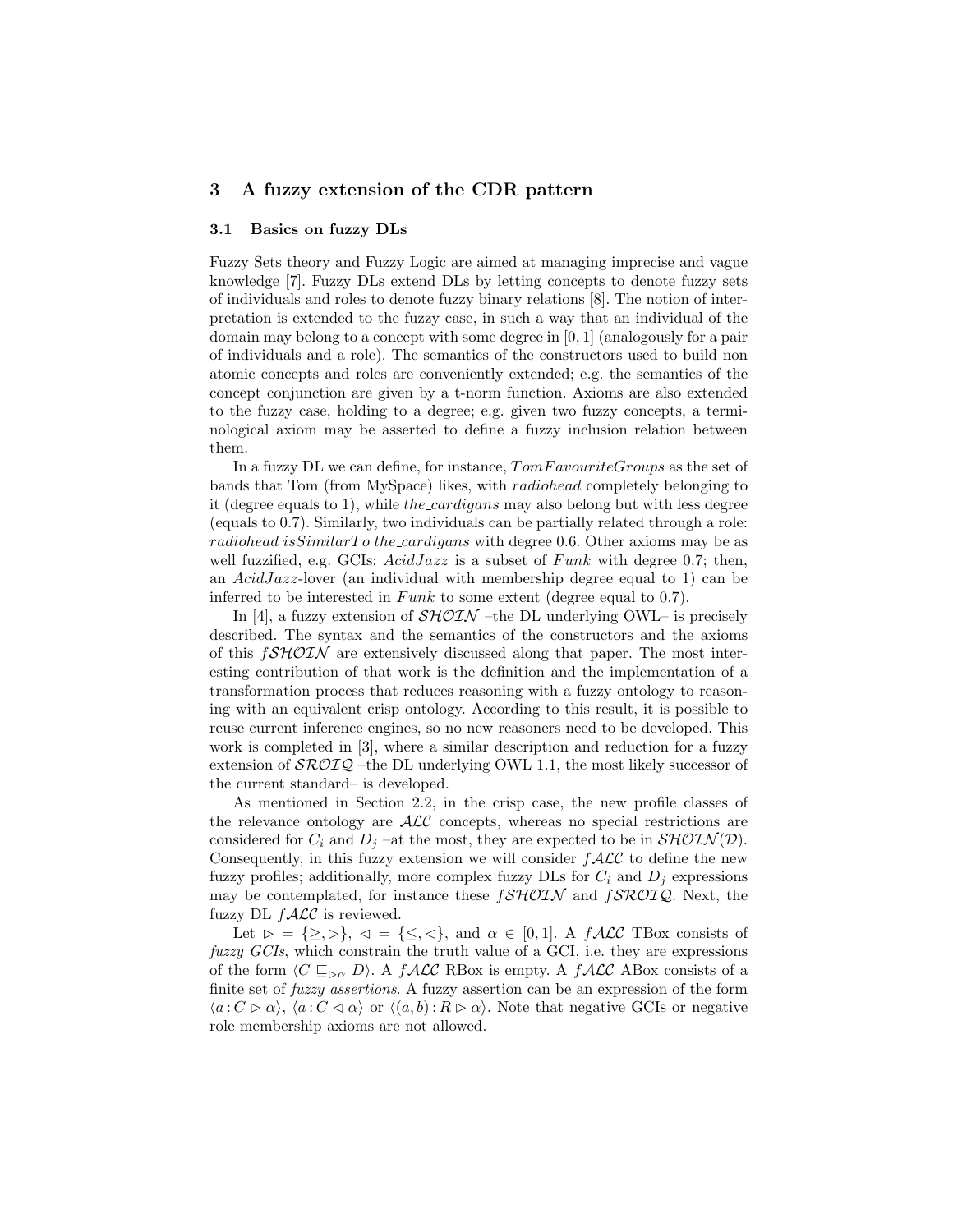A  $f$ ALC interpretation maps every individual a onto an element  $a^{\mathcal{I}} \in \Delta^{\mathcal{I}}$ , every concept C onto a function  $C^{\mathcal{I}}: \Delta^{\mathcal{I}} \to [0,1]$ , and every role R onto a function  $R^{\mathcal{I}}: \Delta^{\mathcal{I}} \times \Delta^{\mathcal{I}} \to [0,1]$ . For a t-norm ⊗, a t-conorm ⊕, a negation function  $\ominus$  and an implication function  $\Rightarrow$ , Table 2 summarizes the syntax and the semantics of the interpretation of concept, roles and axioms. We will use Gödel implication for GCIs:  $\alpha \Rightarrow \beta = \{1, \text{ if } \alpha \leq \beta \mid \beta, \text{ if } \alpha > \beta \};$  and Zadeh family of functions for the remaining operators: t-norm  $\alpha \otimes \beta = \min{\{\alpha, \beta\}}$ , t-conorm  $\alpha \oplus \beta = \max{\{\alpha, \beta\}}$ , Lukasiewicz negation  $\ominus \alpha = 1 - \alpha$ .

Table 2. Syntax and semantics of complex concepts and roles in  $fACC$ .

| Constructor                                |               | <b>Syntax</b> Semantics                                                                                       |
|--------------------------------------------|---------------|---------------------------------------------------------------------------------------------------------------|
| (top concept)                              |               |                                                                                                               |
| (bottom concept)                           |               |                                                                                                               |
| (atomic concept)                           | $C_A$         | $ C_A^{\mathcal{I}}(x) $                                                                                      |
| (concept conjunction)                      | $C\sqcap D$   | $ C^{\mathcal{I}}(x)\otimes D^{\mathcal{I}}(x) $                                                              |
| (concept disjunction)                      | $C \sqcup D$  | $C^{\mathcal{I}}(x)\oplus D^{\mathcal{I}}(x)$                                                                 |
| (concept negation)                         | $\neg C$      | $\ominus C^{\mathcal{I}}(x)$                                                                                  |
| (universal quantification)                 | $\forall R.C$ | $\left  \inf_{y \in \Delta^{\mathcal{I}}} \{ R^{\mathcal{I}}(x, y) \Rightarrow C^{\mathcal{I}}(y) \} \right $ |
| (existential quantification) $\exists R.C$ |               | $\sup_{y \in \Delta^{\mathcal{I}}} \{ R^{\mathcal{I}}(x, y) \otimes C^{\mathcal{I}}(y) \}$                    |
| (atomic role)                              | Rа            | $R^2_{\mathcal{A}}(x,y)$                                                                                      |

A fuzzy interpretation  $\mathcal I$  satisfies (is a model of):

- $\langle a \colon C \rhd \alpha \rangle$  iff  $C^{\mathcal{I}}(a^{\mathcal{I}}) \rhd \alpha$ ,
- $\langle a \colon C \triangleleft \alpha \rangle \text{ iff } C^{\mathcal{I}}(a^{\mathcal{I}}) \triangleleft \alpha,$
- $\langle (a, b) : R \rhd \alpha \rangle$  iff  $R^{\mathcal{I}}(a^{\mathcal{I}}, b^{\mathcal{I}}) \rhd \alpha$ ,
- $\langle C \sqsubseteq_{\triangleright \alpha} D \rangle$  iff  $\inf_{x \in \Delta^{\mathcal{I}}} \{ C^{\mathcal{I}}(x) \Rightarrow D^{\mathcal{I}}(x) \} \triangleright \alpha$ ,
- a fKB  $f\mathcal{K} = \langle \mathcal{T}, \mathcal{R}, \mathcal{A} \rangle$  iff it satisfies each element in  $\mathcal{T}, \mathcal{R}$  and  $\mathcal{A}$ .

We assume that there are not fuzzy axioms of the form  $\tau \geq 0$ ,  $\tau \leq 1$  (which are tautologies),  $\tau > 1$  and  $\tau < 0$  (which are obvious inconsistencies).

An axiom  $\tau$  is a *logical consequence* of a knowledge base K, denoted  $\mathcal{K} \models \tau$ iff every model of K satisfies  $\tau$ . The greatest lower bound (glb) of a fuzzy axiom  $\tau$  is defined as the sup $\{\alpha : \mathcal{K} \models \langle \tau \geq \alpha \rangle\}.$ 

## 3.2 Formulation of the fuzzy design pattern fCDR

The fuzzy CDR ontology extends the original proposal by letting contexts, domains and profiles to be defined using fuzzy GCIs. Thus, complex context and domain concepts can be stated to be partially similar using fuzzy GCIs, whereas the degree of subsumption in a profile definition represents the importance value of the connection between the involved context and domain.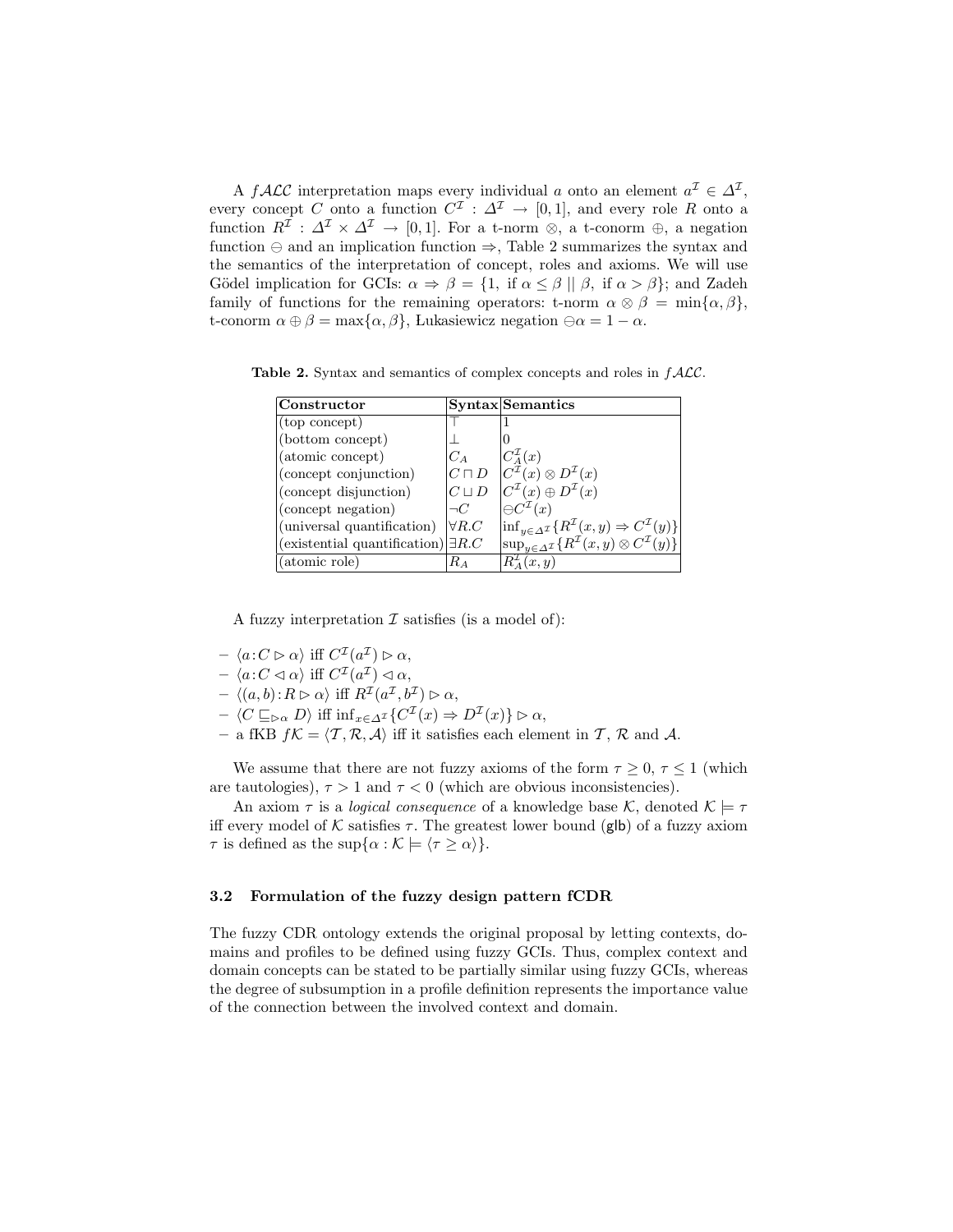**Definition 3.** Let  $\mathcal{K}^D$  and  $\mathcal{K}^C$  be, respectively, the domain and the context subontologies,  $C_i$  a complex context such as  $S(C_i) \subseteq S(\mathcal{K}^C)$  and  $D_i$  a complex domain such as  $S(D_i) \subseteq S(\mathcal{K}^D)$ . The fuzzy relevance ontology which relates the set of pairs  $\{(C_i, D_j)\}\$  with degree  $\alpha_{i,j}$  (i.e. states that  $D_j$  is interesting with rank  $\alpha_{i,j}$  when  $C_i$  happens) is a consistent fuzzy ontology  $fK^R =$  $\langle T^R, \mathcal{R}^R, \mathcal{A}^R \rangle$  where  $\mathcal{T}^R$  includes (non-exclusively) definitions for the fuzzy concepts  $P_{\top}, C_{\top}, D_{\top}, C_i, D_j, P_{i,j}$ , and satisfies:

- 1.  $P_{\top}, C_{\top}, D_{\top}$  are the superclasses Profile, Context and Domain:  $-P_{i,j}\sqsubseteq_{\geq 1} P_{\top}, C_i \sqsubseteq_{\geq 1} C_{\top}, D_j \sqsubseteq_{\geq 1} D_{\top}$
- 2.  $R_1$  is the (fuzzy) bridge property linking profiles and complex contexts: –  $P_\top \sqsubseteq_{\geq 1} \forall R_1.C_\top$
- 3.  $R_2$  is the (fuzzy) bridge property linking profiles and complex domains:  $- P_{\top} \sqsubseteq_{\geq 1} \forall R_2 \ldotp D_{\top}$
- 4.  $P_{i,j}$  is the (fuzzy) profile which links the named context  $C_i$  and the named context  $D_j$ :

 $-P_{i,j} \sqsubseteq_{\geq \alpha_{i,j}} \exists R_1.C_i \sqcap \exists R_2.D_j$ 

It is interesting to note that the context ontology  $\mathcal{K}^C$  and the domain ontology  $\mathcal{K}^D$  may be fuzzy or not. However, both  $C_i$  and  $D_j$  are fuzzy concepts defined with fuzzy GCIs. The example in Section 3.3 shows a fuzzy relevance ontology built upon two crisp ontologies  $\mathcal{K}^C$  and  $\mathcal{K}^D$ .

By extension of the crisp case, the domain restricted by a context w.r.t. a fuzzy relevance ontology contains all the (fuzzy or crisp) concepts of the domain sub-ontology which are relevant in a given (fuzzy) context and the degree of interest. It is formally defined as a set of pairs (domain concept, degree), where "domain concepts" are the domains relevant to the context of the query (i.e. related through profiles) and "degree" is a number computed on  $\alpha_{i,j}$  values.

**Definition 4.** Given the ontologies  $fK^R$ ,  $K^D$  y  $K^C$  (with their respective signatures  $S(f\mathcal{K}^R), S(\mathcal{K}^D), S(\mathcal{K}^C)$  and a complex context  $E((S(E) \subseteq S(\mathcal{K}^C)),$ the ranked restricted domain of the scenario E w.r.t.  $fK^R$ , noted as  $\mathcal{D}(E, fK^R)$ , consists of the pairs  $(I, \alpha_{i,j})$  such as:

$$
\begin{array}{l}-\ I\in {\sf Con}({\mathcal K}^D)\wedge (E\sqsubseteq_{>0} C_n)\wedge (P_{n,m}\sqsubseteq_{>0}\exists R_1.C_n\sqcap \exists R_2.D_m)\wedge (I\sqsubseteq_{>0} D_m)\\-\ \alpha_{i,j}=\mathsf{glb}(E\sqsubseteq C_n)\otimes \mathsf{glb}(P_{n,m}\sqsubseteq \exists R_1.C_n\sqcap \exists R_2.D_m)\otimes \mathsf{glb}(I\sqsubseteq D_m)\end{array}
$$

The algorithm to calculate the ranked restricted domain of a scenario is a fuzzy extension of Algorithm 1.

Algorithm 2.  $\mathcal{D}(E, f\mathcal{K}^R)$  can be computed in practice as follows:

- 1. Get the complex contexts subsuming the query context (and their degree):  $Z_1 = \{(C_n, \beta_n) \mid (E \sqsubseteq_{> 0} C_n) \wedge (\beta_n = \mathsf{glb}(E \sqsubseteq C_n))\}$
- 2. Get the profiles which involve the retrieved contexts (and their degree):  $Z_2 = \{(C_k, P_{k,l}, \beta_k) \mid (P_{k,l} \subseteq_{>0} \exists R_1.C_k) \wedge (\beta_k = \mathsf{glb}(P_{k,l} \subseteq \exists R_1.C_k)) \wedge$  $(C_k \equiv C_n^{[Z_1]})\}$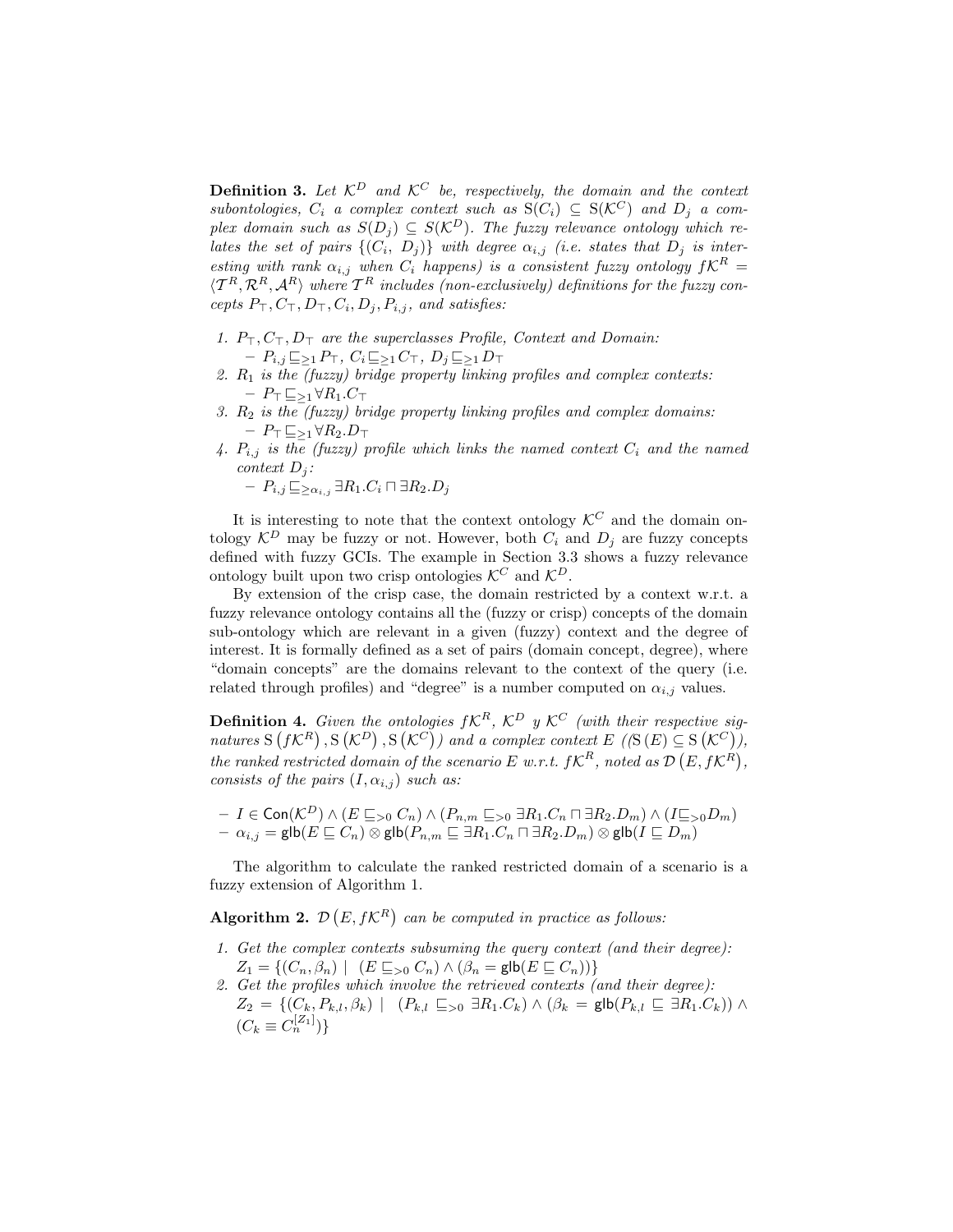- 3. Get the complex domains involved by the retrieved profiles (and their degree):  $Z_3 = \{ (P_{k,l}, D_l, \beta_l) \mid (P_{k,l}^{[Z_2]} \sqsubseteq_{> 0} \exists R_2.D_l) \wedge (\beta_l = \mathsf{glb}(P_{k,l} \sqsubseteq \exists R_2.D_l)) \}$
- 4. Combine the partial degrees of the retrieved profiles using a ⊗:  $Z_4 = \{(C_k, D_l, \beta_{k,l}) \mid ((C_k, P_{k,l}, \beta_k) \in Z_2) \wedge ((P_{k,l}, D_l, \beta_l) \in Z_3) \wedge (\beta_{k,l} =$  $\beta_k \otimes \beta_l$ }
- 5. Aggregate all the degrees which a domain has been retrieved with using a  $\oplus$ :  $Z_5 = \{ (D_m, \beta_m) \mid (\beta_m = \bigoplus_{(C_k, D_m, \beta_{k,l}) \in Z_4} (\beta_{k,l} \otimes \beta_n)) \}$
- 6. Get the  $I \in \textsf{Con}(\mathcal{K}^D)$  more specific than the retrieved complex domains (and their degree):

$$
\mathcal{D}(E, f\mathcal{K}^R) = \{ (I, \alpha_{i,j}) \mid (I \sqsubseteq D_m) \land (\alpha_{i,j} = \beta_m \otimes \mathsf{glb}(I \sqsubseteq D_m^{[Z_5]})) \}
$$

(for simplicity, we assume that  $C_n, C_k \sqsubseteq C_{\top}, P_{k,l} \sqsubseteq P_{\top}, D_m, D_l \sqsubseteq D_{\top}$ )

The output of the algorithm is a set of pairs containing all the  $I \subseteq D_m$  and their degree of importance. A concept  $I$  can be retrieved with more than a degree through different profiles, so these values should be conveniently aggregated, using a t-conorm ⊕, in order to provide the user with an only final relevance value. Therefore, the final output of the algorithm to the user will be a set of pairs (simple domain concept, degree) which are the concepts of the domain relevant to the context of the query.

**Proposition 3.** Algorithm 2 is complete, i.e. it finds all the concepts I related with E through profiles and the degree of this connection.

Proof. From the expressions of Algorithm 2, it can be realized that the retrieved  $P_{k,l}, C_n, D_m$  are the same as in the crisp case. The only difference with the previous algorithm is the computation of  $\beta$  values.

Therefore, based on proof of Algorithm 1 and Definition 4, we have just to prove that  $\beta_{k,l} = \beta_k \otimes \beta_l$  is equal to  $\mathsf{glb}(P_{k,l} \sqsubseteq \exists R_1.C_k \sqcap \exists R_2.D_l)$ , the degree of the relevance relation between  $C_k$  (a superclass of E) and  $D_l$  (a superclass of I).

Using the properties of fuzzy sets, we know that  $(A \Rightarrow B \otimes C) \ge \alpha$  implies  $(A \Rightarrow B) \ge \alpha$  and  $(A \Rightarrow C) \ge \alpha$ , for some t-norm and its residuum-based implication (for example, for  $min$  t-norm and Gödel implication). Applying this expression to our GCI,  $P_{k,l} \subseteq \Delta_{\beta_{k,l}} \exists R_1.C_k \sqcap \exists R_2.D_l \Rightarrow P_{k,l} \subseteq \Delta_{\gamma_1} \exists R_1.C_k(\gamma_1 \geq \beta_{k,l})$ and  $P_{k,l} \subseteq \Delta_{\gamma_2} \exists R_2.D_l(\gamma_2 \geq \beta_{k,l})$ . From Algorithm 2, we have the glbs  $\beta_k$  and  $\beta_l$ . Since they are the greatest lower bounds,  $\beta_k \geq \gamma_1 \geq \beta_{k,l}$  and  $\beta_l \geq \gamma_2 \geq \beta_{k,l}$ . Consequently,  $\beta_k \geq \beta_{k,l} \Rightarrow \beta_{k,l} \leq \beta_k \otimes \beta'$ , for any  $\beta'$ , and  $\beta_l \geq \beta_{k,l} \Rightarrow \alpha_{k,l} \leq \beta'$  $\beta_l \otimes \beta''$ , for any  $\beta''$ . On the other hand, for min t-norm and Gödel implication,  $(A \Rightarrow B) \ge \alpha_1$  and  $(A \Rightarrow C) \ge \alpha_2$  imply  $(A \Rightarrow B \otimes C) \ge \alpha_1 \otimes \alpha_2$ . Applying this expression to the GCIs of Algorithm 2,  $P_{k,l} \equiv \sum_{\beta_k} \exists R_1 \cdot C_k$  and  $P_{k,l} \equiv \sum_{\beta_l} \exists R_2 \cdot D_l$ , we have  $P_{k,l} \subseteq_{\beta_k \otimes \beta_l} \exists R_1.C_k \sqcap \exists R_2.D_l$ . By definition,  $\beta_{k,l} \geq \beta_k \otimes \beta_l$ .

Consequently,  $\beta_{k,l} \leq \beta_k \otimes \beta_l$  and  $\beta_{k,l} \geq \beta_k \otimes \beta_l$ , so necessarily  $\beta_{k,l} = \beta_k \otimes \beta_l$ .  $\Box$ 

An upper bound for the computational complexity of the reasoning procedure can be deduced from the works [3, 4], where fuzzy ontologies in  $f\mathcal{SHOIN}$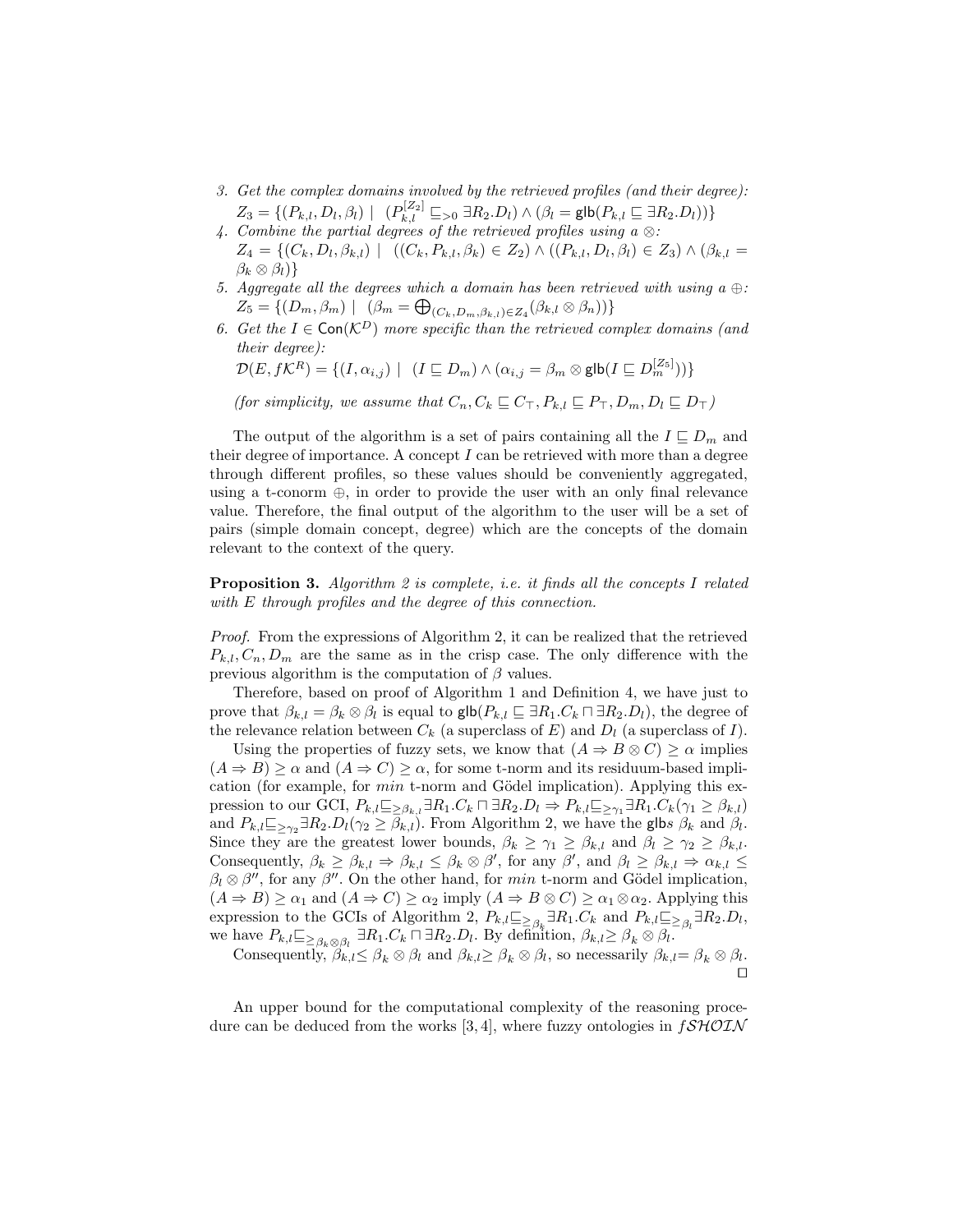and  $f\mathcal{SROTQ}$  have been proved to be reducible to crisp ontologies. These contributions show that the complexity of this reduction for a  $f\mathcal{SROIQ}$  ontology with Zadeh operators and Gödel implication for GCIs –the top complexity level considered in this work– is, in general, quadratic (in space) with regard to the number of degrees used in the ontology, and that it can be reduced to lineal if a fixed number of degrees is assumed. Therefore, the complexity of subsumption tests with a fuzzy significance ontology is asymptotically bounded by the complexity of this reduction plus the complexity of the reasoning in the crisp ontology. Under certain conditions (new axioms do not introduce new atomic concepts, new atomic roles, or new degrees of truth), this reduction can be performed only once, so this overhead can be avoided.

Besides subsumption tests, Algorithm 2 also calculates a considerable number of glbs (exactly, one for each retrieved concept in Steps 1-4), needing each of them at most  $log(N)$  (being N the number of degrees) additional subsumption tests [9]. In the simplest case, that is, with a  $f$  $\mathcal{ALC}$  relevance ontology (consequently, the context and domain submodels are  $f\mathcal{ALC}$  ontologies too), a fixed number of fuzzy degrees, and no reduction of the fuzzy ontology is needed, the overall complexity of each step is upper-bounded by  $|\textsf{Con}(fK^S)| \times \log(N)$  times the subsumption test complexity (ExpTime).

#### 3.3 Example

Currently, we are using the CDR design pattern to build a relevance ontology for a medical application [10]. More precisely, we are developing a knowledge base stating which registers from a Hospital Information System (HIS) ought to be checked by a doctor attending to a patient. We are proving the benefits of the crisp and the fuzzy CDR patterns, which fit perfectly to this situation.

In this application, we have clearly separated the context and the domain ontologies, being both of them crisp. The context ontology is a vocabulary to describe clinical situations of the patients. There exist several medical ontologies which can be reused for this purpose; our context ontology is strongly based on the OWL translation of the Galen ontology<sup>1</sup>, a well-known and sound terminology intended to be used in the implementation of clinical decision support systems [11].  $C_i$  are fuzzy descriptions of patient states defined with the Galen vocabulary. The domain ontology, in turn, abstracts patients' information stored in the HIS, i.e. electronic registers with previously diagnosed diseases and treatments. This ontology has been developed manually from the specifications of ARCHiiMED [12], the HIS of the University Hospital "San Cecilio" in Granada.  $D_i$  are fuzzy descriptions of the information items represented in the HIS, though in this case they have crisp semantics.

The (fuzzy) profiles in the relevance ontology connects (vague) descriptions of patient clinical states and (concrete) descriptions of datasets of the HIS, asserting which registers should we be checked in each situation. The degree of importance of each of these associations is represented by using fuzzy GCIs.

 $^1$  http://www.co-ode.org/galen/full-galen.owl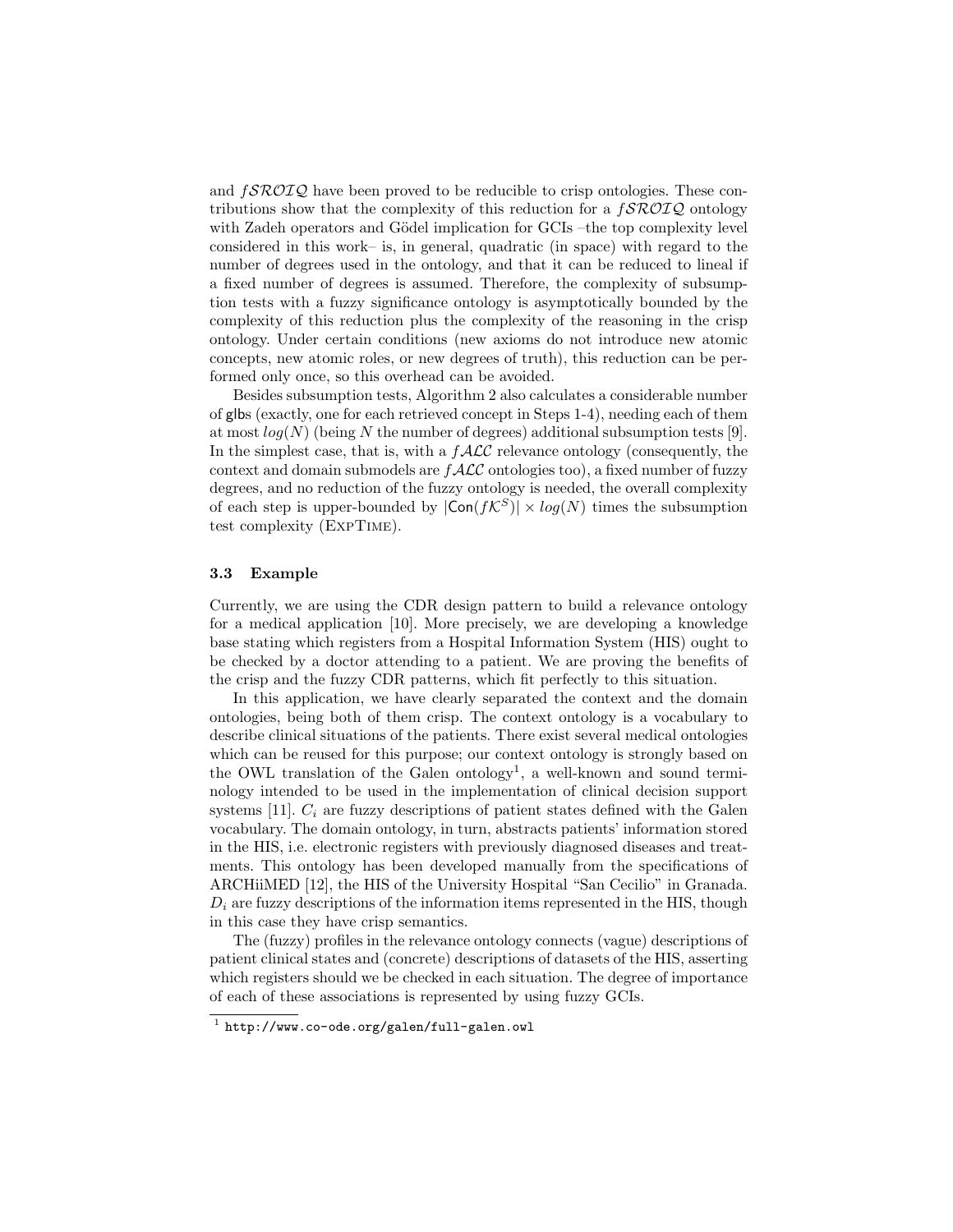The following fuzzy relevance ontology  $f\mathcal{K}^R$  is an excerpt of our test knowledge base. This is indeed an  $f\mathcal{SROTQ}$  ontology, so it includes some additional constructors to the  $f\mathcal{ALC}$  described in this paper –e.g., number restrictions, used in this example. This fuzzy DL is more extensively studied in [3].

Axioms which extend Galen ontology  $\langle Anaphylaxis \sqsubseteq_{\geq 0.7} Shock \rangle$   $\langle SepticShock \sqsubseteq_{\geq 0.5} Anaphylaxis \rangle$  $\langle Shock \sqcap \geq 1 has Complication \sqsubseteq_{\geq 0.8} EpinephrineAdministration \rangle$ Definition of complex contexts  $\langle C_1 \sqsubseteq_{\geq 1} \exists hasComplication.Elderly \rangle$   $\langle C_2 \sqsubseteq_{\geq 1} Anaphylaxis \rangle$  $\langle C_3 \sqsubseteq_{\geq 1} EpinephrineAdministration \rangle$ 

Definition of complex domains  $\langle D_1 \sqsubseteq_{\geq 1} EHRCurrent Precision \rangle$  $\langle D_2 \sqsubseteq_{\geq 1} EHRCurrent prescription \sqcup EHR DrugIndlerance \rangle$  $\langle D_3 \sqsubseteq_{\geq 1} EHRAntidepressives \rangle$   $\langle D_3 \sqsubseteq_{\geq 1} D_1 \rangle$ 

Definition of relations (for convenience)  $\langle R_1 \equiv relSymptom \rangle$   $\langle R_2 \equiv relRegister \rangle$ Definition of profiles

 $\langle P_{3,3} \sqsubseteq_{\geq 0.9} \exists R_1.C_3 \sqcap \exists R_2.D_3 \rangle$ 

 $\langle P_{1,1} \sqsubseteq_{\geq 0.6} \exists R_1.C_1 \sqcap \exists R_2.D_1 \rangle$   $\langle P_{2,2} \sqsubseteq_{\geq 0.5} \exists R_1.C_2 \sqcap \exists R_2.D_2 \rangle$ 

Mandatory axioms

 $\langle C_1 \subseteq_{\geq 1} C_{\top} \rangle$ ,  $\langle C_2 \subseteq_{\geq 1} C_{\top} \rangle$ ,  $\langle D_1 \subseteq_{\geq 1} D_{\top} \rangle$ ,  $\langle D_2 \subseteq_{\geq 1} C_{\top} \rangle$ ,  $\langle P_{1,1} \subseteq_{\geq 1} P_{\top} \rangle$ ,  $\langle P_{2,2} \sqsubseteq_{\geq 1} P_{\top} \rangle$ ,  $\langle P_{\top} \sqsubseteq_{\geq 1} \forall R_1.C_{\top} \rangle$ ,  $\langle P_{\top} \sqsubseteq_{\geq 1} \forall R_2.D_{\top} \rangle$ 

Let us suppose the query context  $Anaphylaxis \Box hasComplication. Elderly.$ Using Algorithm 2, we can retrieve the domains asserted to be interesting in this context, that is,  $\mathcal{D}$  (Anaphylaxis  $\Box$   $\exists$ hasComplication.Elderly,  $f\mathcal{K}^R$ ).

– Step 1

Anaphylaxis  $\Box$  ∃hasComplication.Elderly  $\sqsubseteq_{\geq 1}$  Anaphylaxis  $\sqsubseteq_{\geq 0.7}$  Shock, Anaphylaxis  $\Box$  ∃hasComplication.Elderly  $\Box_{\geq 1} \geq \Box$  1hasComplication  $\Rightarrow$  Anaphylaxis $\Box$   $\exists$ hasComplication.Elderly  $\subseteq_{\geq 0.7}$  Shock $\Box \geq \Box$  hasComplication Anaphylaxis  $\Box$  ∃hasComplication.Elderly  $\sqsubseteq_{\geq 0.7}$  Shock $\Box \geq \Box$  hasComplication,

 $Shock\Box \geq 1 has Complication \sqsubseteq_{\geq 0.8} EpinephrineAdministration$  $\Rightarrow$  Anaphylaxis  $\Box$  ∃hasComplication.Elderly  $\sqsubseteq_{\geq 0.7}$  EpinephrineAdministration  $Z_1 = \{(C_1, 1), (C_2, 1), (C_3, 0.7)\}\$ 

#### – Step 2

 $P_{1,1} \sqsubseteq_{\geq 0.6} \exists R_1.C_1 \sqcap \exists R_2.D_1 \Rightarrow P_{1,1} \sqsubseteq_{\geq 0.6} \exists R_1.C_1$  $P_{2,2} \sqsubseteq_{\geq 0.5} \exists R_1.C_2 \sqcap \exists R_2.D_2 \Rightarrow P_{2,2} \sqsubseteq_{\geq 0.5} \exists R_1.C_2$  $P_{3,3} \sqsubseteq_{\geq 0.9} \exists R_1.C_3 \sqcap \exists R_2.D_3 \Rightarrow P_{3,3} \sqsubseteq_{\geq 0.9} \exists R_1.C_3$  $Z_2 = \{ (C_1, P_{1,1}, 0.6), (C_2, P_{2,2}, 0.5), (C_3, P_{3,3}, 0.9) \}$ 

 $-$  Step  $3$ 

 $P_{1,1} \sqsubseteq_{\geq 0.6} \exists R_1.C_1 \sqcap \exists R_2.D_1 \Rightarrow P_{1,1} \sqsubseteq_{\geq 0.6} \exists R_2.D_1$  $P_{1,1} \sqsubseteq_{\geq 0.6} \exists R_2.D_1 \sqsubseteq_{\geq 1} \exists R_2.D_2 \Rightarrow P_{1,1} \sqsubseteq_{\geq 0.6} \exists R_2.D_2$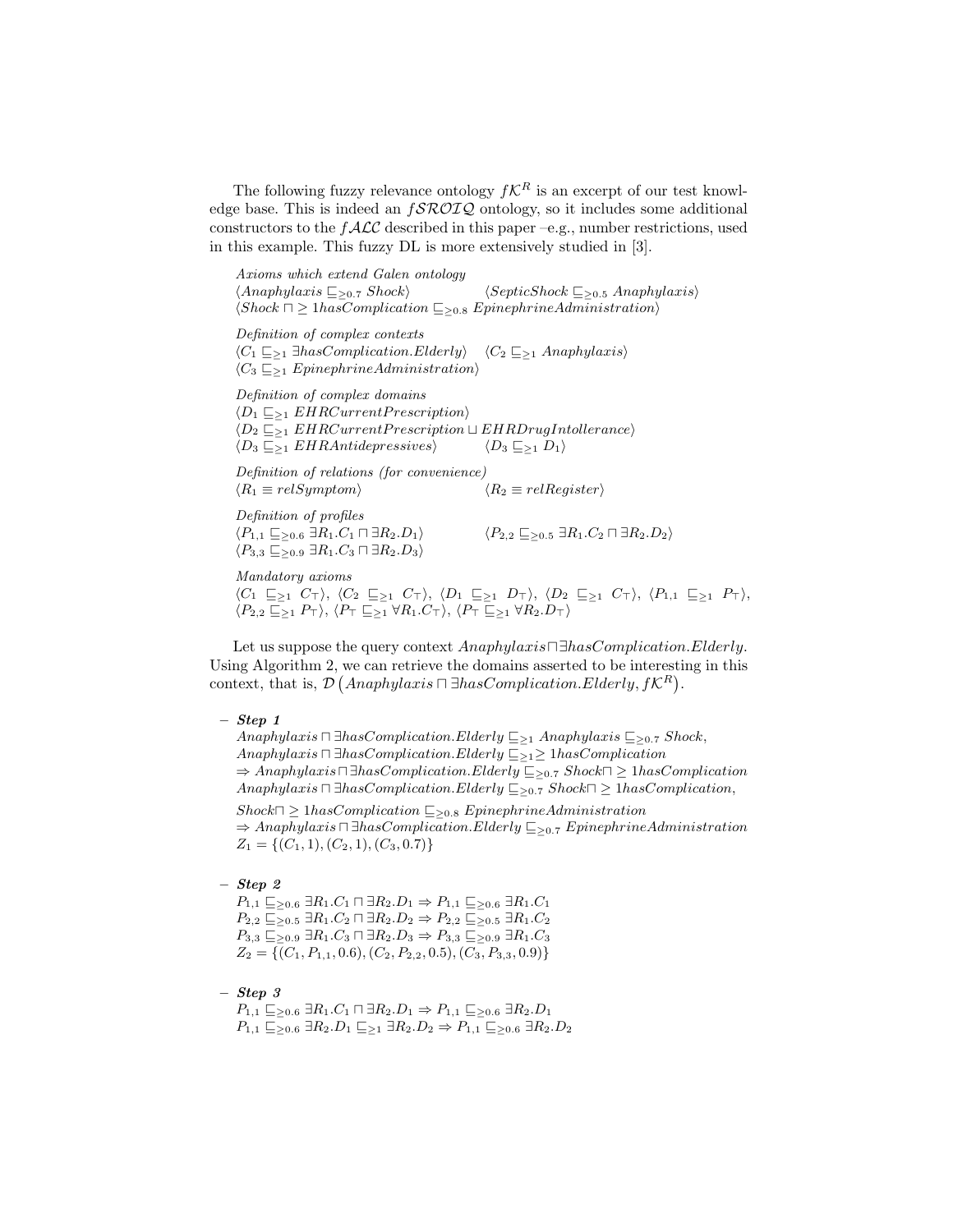$P_{2,2} \sqsubseteq_{\geq 0.5} \exists R_1.C_2 \sqcap \exists R_2.D_2 \Rightarrow P_{2,2} \sqsubseteq_{\geq 0.5} \exists R_2.D_2$  $P_{3,3} \sqsubseteq_{\geq 0.9} \exists R_1.C_3 \sqcap \exists R_2.D_3 \Rightarrow P_{3,3} \sqsubseteq_{\geq 0.9} \exists R_2.D_3$  $P_{3,3} \sqsubseteq_{\geq 0.9} \exists R_2.D_3 \sqsubseteq_{\geq 1} \exists R_2.D_1 \Rightarrow P_{1,1} \sqsubseteq_{\geq 0.9} \exists R_2.D_1$  $P_{3,3} \sqsubseteq_{\geq 0.9} \exists R_2.D_1 \sqsubseteq_{\geq 1} \exists R_2.D_2 \Rightarrow P_{3,3} \sqsubseteq_{\geq 0.9} \exists R_2.D_2$  $Z_3 = \{(P_{1,1}, D_1, 0.6), (P_{1,1}, D_2, 0.6), (P_{2,2}, D_2, 0.5), (P_{3,3}, D_3, 0.9),\}$  $(P_{3,3}, D_1, 0.9), (P_{3,3}, D_2, 0.9)$ 

 $-$  Step  $\lambda$ 

 $Z_4 = \{(C_1, D_1, min(0.6, 0.6) = 0.6), (C_1, D_2, min(0.6, 0.6) = 0.6),$  $(C_2, D_2, min(0.5, 0.5) = 0.5), (C_3, D_1, min(0.9, 0.9) = 0.9),$  $(C_3, D_2, min(0.9, 0.9) = 0.9), (C_3, D_3, min(0.9, 0.9) = 0.9)$ 

 $-$  Step 5

 $Z_5 = \{(D_1, max(min(0.6, 1), min(0.9, 0.7)) = 0.7),\}$  $(D_2, max(min(0.6, 1), min(0.5, 1), min(0.9, 0.7)) = 0.7), (D_3, min(0.9, 0.7) = 0.7)\}$ 

 $-$  Step 6

 $\mathcal{D}\left(E, f\mathcal{K}^R\right) = \{ \text{ } (EHRCurrentPrescription, min(0.7, 1) = 0.7),$  $(EHRCurrent Prescription, min(0.7, 1) = 0.7),$  $(EHRAntidepressives, min(0.7, 1) = 0.7),$  $(EHRDrugIntolerance, min(0.7, 1) = 0.7),$  $(EHRAntidepressives, min(0.7, 1) = 0.7),$  $(EHRAntidepressives, min(0.7, 1) = 0.7)$ 

If the outputs of the algorithm are aggregated, the final results provided to the user are  $(EHRCurrent Precision, max(0.7, 0.7) = 0.7)$ ,

 $(EHRDrugIndlerance, 0.7), (EHRAntidernessives, max(0.7, 0.7, 0.7) = 0.7).$ These results mean that the system alerts the doctor to check the patient information about current prescriptions, especially those concerning antidepressive drugs, and past diagnoses about drug intolerance; all the recommendations are equally important with degree 0.7. Moreover, these data could be retrieved automatically from the hospital database, once the patient is identified, and the doctor would know directly this information.

## 4 Related work

Ontology design patterns are concise guidelines which identify common knowledge representation issues and propose advices to solve them. The work [13] provide a good introduction to the use of design patterns during ontology lifecycle. More recently, other approaches have developed techniques for automatic selection of suitable design patterns [14].

Regarding to representation of relevance, a review of different perspectives about implementation of context-sensitivity is presented in [15]. This work cites the so called context-based selection functions, which are quite similar to our contribution in [2]: these functions retrieve the submodel  $K' \subset K$  which is worth considering when performing some task or acting in some environment. The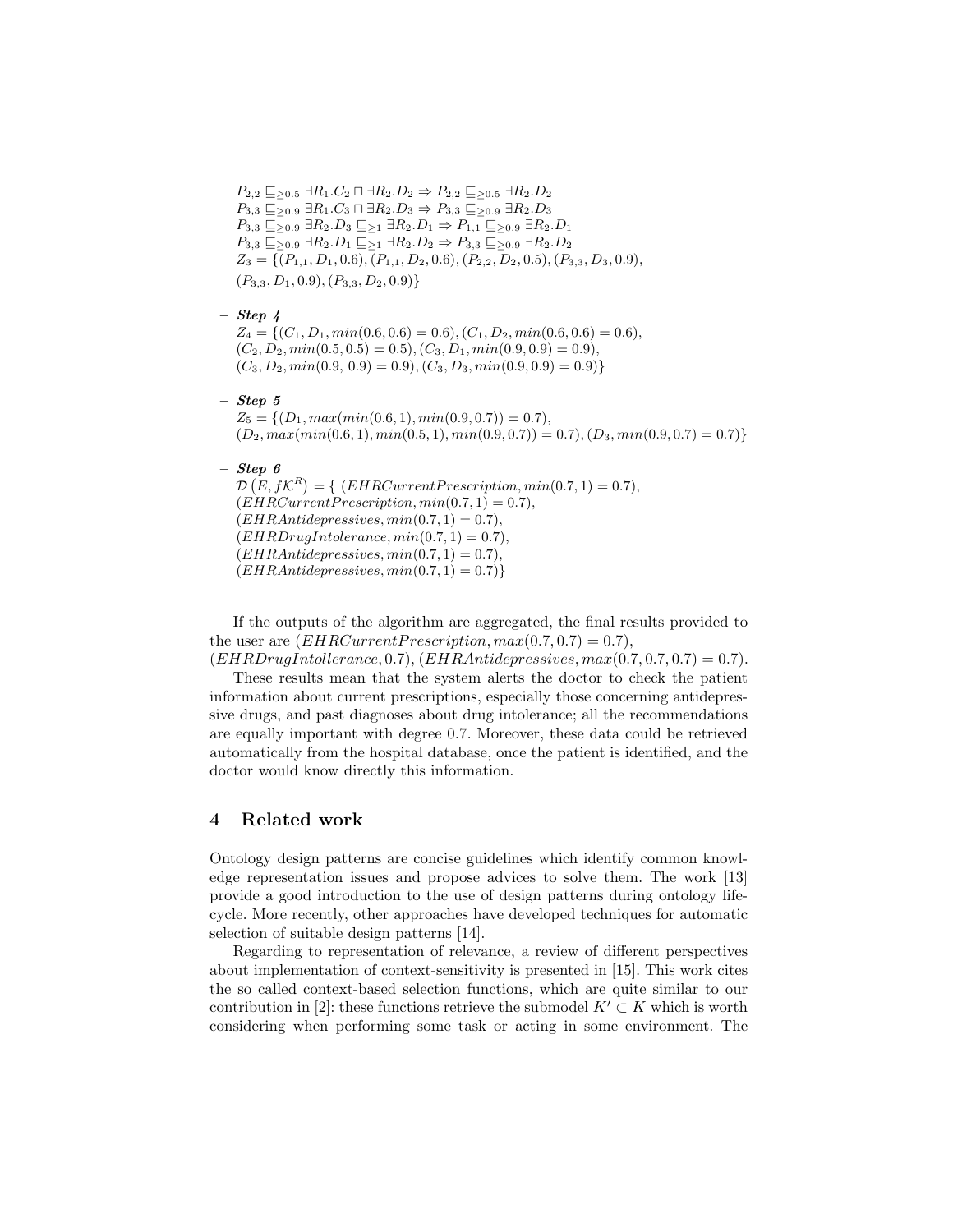NeOn project<sup>2</sup> is an on-going initiative which offers a similar solution capable of handling degrees of uncertainty [16]. Nevertheless, to the best of our knowledge, our work is the first attempt to represent and reason with context data and context-dependant information using fuzzy DLs.

More general is the idea of contextualization of ontologies, which concerns models which are satisfiable or not (instead of relevant) depending on some circumstances. C-OWL is an extension to OWL to define mappings between locally-interpreted and globally-valid ontologies [17]. Multi-viewpoint reasoning, in turn, concentrates on the conditional interpretation of a model, i.e. how to reduce an ontology depending on the viewpoint submodel [18].

Several fuzzy DLs can be found in the literature (some examples are enumerated in [19]), including an fuzzy extension of OWL [20]. Fuzzy ontologies are not part of the W3C standards, so new tools would be necessary to be developed. As mentioned, thanks to the results [3, 4], a fuzzy ontology (a fuzzy relevance ontology, in our case) can be reduced to an equivalent crisp one (in OWL or OWL 1.1) and reason with it using existing inference engines (e.g. Pellet).

## 5 Conclusions and future work

In this work, we have reviewed the formulation of the CDR design pattern, which defines a schema to represent relevance in OWL ontologies and a reasoning algorithm to retrieve the domain information relevant to a concept. As a novelty, this algorithm has been proved formally to be complete.

Based on this approach, this paper concentrates on an extension of the design pattern which allows imprecise context and specific-domain knowledge to be managed –fuzzy concepts, relations and axioms may be used in context and domain expressions–, as well as connections between contexts and domains to have a ranking degree. This extension relies on fuzzy DLs, a formalism that provides a complete and sound framework to manage imprecise and vague knowledge in ontologies. Previous contributions describing procedures to reduce reasoning with fuzzy representations to reasoning with crisp ontologies are remarked in the paper, since they avoid to implement new inference engines.

Pattern use is depicted with an example in the healthcare domain, which corresponds to a real application being developed currently in a research project at the University of Granada. Therefore, the main direction for future work is to test the utility of the pattern in this real application in order to show its feasibility and to improve it, taking into account that the complexity of the reasoning algorithm is quite high. Using the pattern in other domains and comparing it with existing similar approaches will be studied as well. Development of supporting tools is also a remarkable effort which will be faced. In this sense, a tight integration with current and future versions of DeLorean [3] –our shell to reason with fuzzy ontologies– will be very useful, because this would prevent users from having to deal with some concrete details of the fuzzy representation.

 $^2$  http://www.neon-project.org/